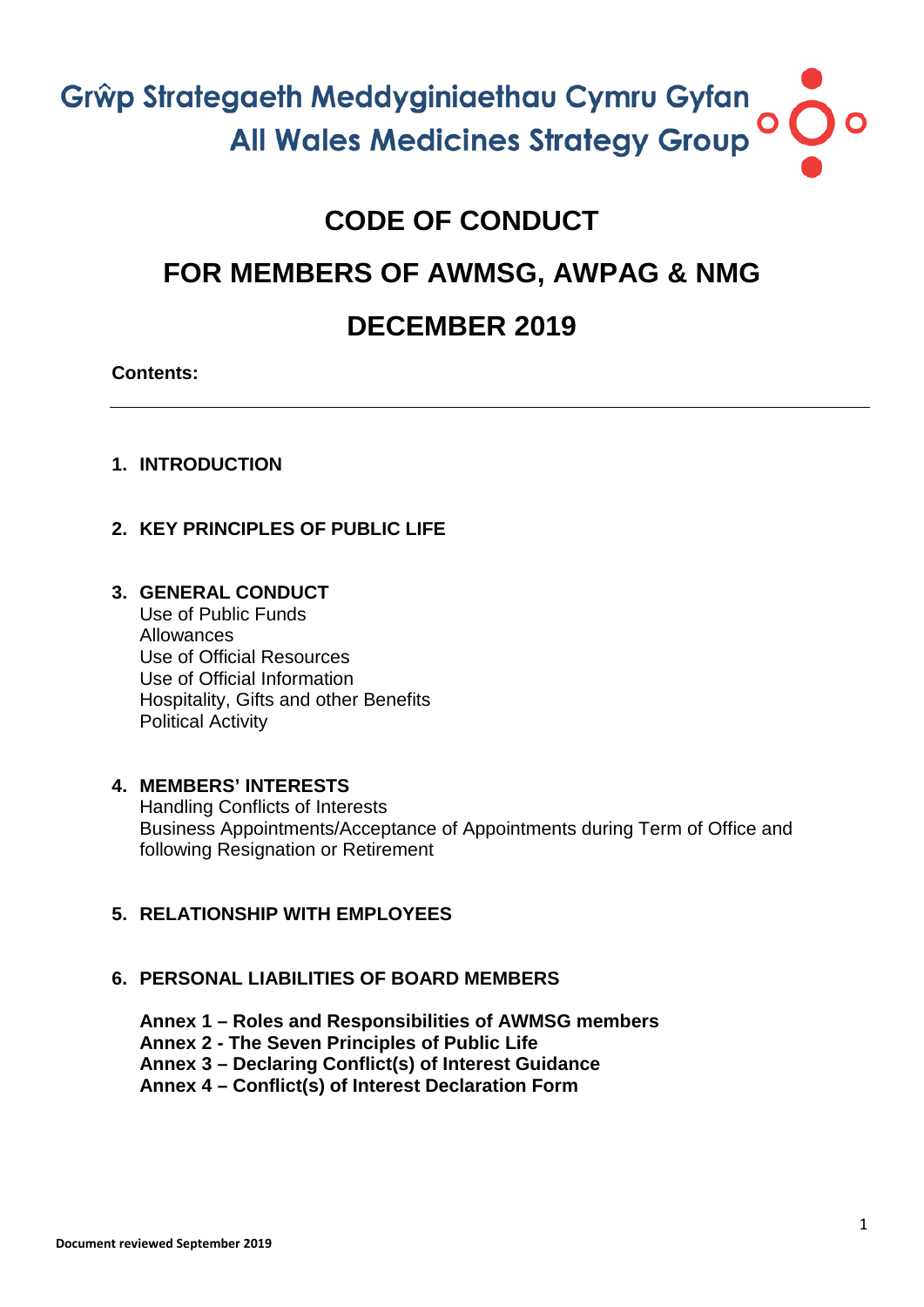# 1 **INTRODUCTION**

- 1.1 The Welsh Government expects all holders of public office to work to the highest personal and professional standards. In support of this, all members of public bodies in Wales are required to abide by the principles set out in this Code of Conduct. Non-compliance with this Code shall be viewed as a breach of your terms and conditions of appointment.
- 1.2 Your appointment as an AWMSG member (or deputy member) may be terminated should you fail to perform your duties to the appropriate standards or where it is determined that your conduct means that you are no longer a suitable person to hold public office.
- 1.3 The role and responsibilities of AWMSG members is outlined in Annex 1 and has been agreed between the Welsh Government and the AWMSG Chair on 6 December 2019 whilst specific terms and conditions of service are set out in members' individual letters of appointment.

# **2 KEY PRINCIPLES OF PUBLIC LIFE**

- 2.1 As an AWMSG member (or deputy) your behaviour, actions and the decisions you make must be fully consistent with the principles set out in this Code of Conduct. It is your responsibility to ensure that you are familiar with, and comply with, all the relevant provisions of this code.
- 2.2 The key principles upon which this Code of Conduct is based are the Seven Principles of Public Life. These are attached at Annex 2. In addition, Taking Wales Forward sets out the Government's priorities under the Programme for Government.

# **3 GENERAL CONDUCT**

- 3.1 As an AWMSG member (or deputy) you will be expected to:
	- play a full and active role in the work of the Group and to fulfil your duties and responsibilities conscientiously and act, at all times, in good faith and in the best interests of the body;
	- deal with the public and their affairs fairly, efficiently, promptly, effectively and sensitively and to the best of your abilities;
	- comply with any statutory or administrative requirements relating to your post; and
	- respect the principles of collective decision-making and corporate responsibility.

You must not:

- act in a way that favours unjustifiably or discriminates unfairly against particular individuals or interests; nor
- use or attempt to use the opportunity of public service to promote your personal interests or those of any connected person, firm, business or other organisation.

# **Use of Public Funds**

- 3.2 You have a duty to safeguard public funds which for this purpose should be taken to include all forms of receipts from fees, charges and other sources - and to ensure the proper custody of assets which have been publicly funded.
- 3.3 You must take appropriate measures to ensure that the Group at all times uses its resources as economically, efficiently and effectively as possible, with full regard to the relevant statutory provisions and to relevant guidance in Managing Welsh Public Money.
- 3.4 You are responsible for ensuring that the Group does not exceed its powers or functions, whether defined in statute or otherwise, or through any limitations on its authority to incur expenditure.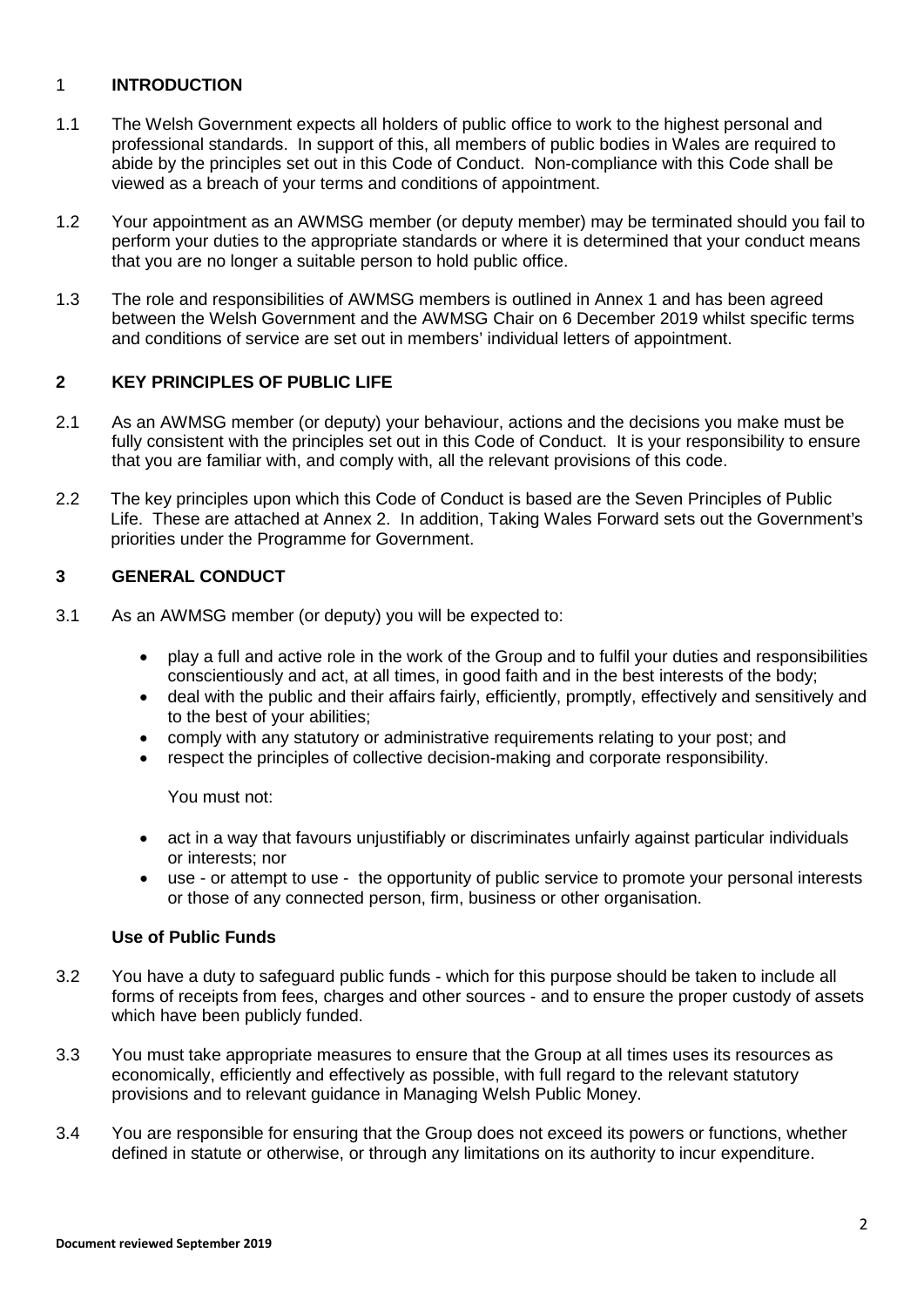#### **Allowances**

3.5 You must comply with the rules set by the AWMSG regarding remuneration, allowances and expenses. It is your responsibility to ensure compliance with all relevant HM Revenue and Customs' requirements concerning payments, including expenses.

# **Use of Official Resources**

3.6 You must not misuse official resources – facilities, equipment, stationery, telephony and other services, for example – for personal gain or for political purpose. Use of such resources must be in line with the Group's rules on their usage.

# **Use of Official Information**

3.7 You must not use any knowledge gained from your work as a member of AWMSG for private profit or any other direct or indirect gain, neither should you lay yourself open to suspicion of doing so. You must not, without receiving proper authority, disclose any information which is confidential in nature or which is provided in confidence to you. This duty continues to apply even after you have left the Group.

# **Hospitality, Gifts and Other Benefits**

3.8 You must not accept any gift, hospitality or benefit of any kind which might be seen to compromise your personal judgement or integrity or to influence you to show favour or disfavour to any person or organisation. Nor should you leave yourself open to the accusation that you might have been so influenced. If a gift is sent to you which you feel you cannot return, or a gift or hospitality is offered to you in circumstances in which it would cause embarrassment or offence (to you or the giver or others present) if you were to decline it, you should promptly record its receipt in writing in the public register of gifts maintained by the body for such purpose.

## **Political Activity**

- 3.9 In your public role you must abstain from all controversial political activities and be and be seen to be – politically impartial. You should not occupy a paid party political post, nor hold a particularly sensitive or high-profile role in a political party. On matters directly affecting your work as a board member, you should not make political statements nor engage in other political activities. You must abide by any guidance issued from time to time by the Welsh Government on attendance at Party Political Conferences etc.
- 3.10 If you are a member, or become a member, of the UK Parliament, the House of Lords, the National Assembly for Wales and/or other Devolved Administrations or are a local councillor you are exempt from these requirements, although you should still exercise proper discretion on matters directly relating to the work of the Group and recognise certain political activities may be incompatible with your role as an AWMSG member.
- 3.11 You will also need to refer to the National Assembly for Wales (Disqualification) Order 2015 which disqualifies office holders of certain bodies from becoming members of the National Assembly for Wales.

# **4 MEMBERS' INTERESTS**

#### **Handling Conflicts of Interests**

- 4.1 You must comply with the rules set in place by the Group as to the handling of conflicts of interest. As a minimum these will require that you:
	- declare as soon as possible in the public register kept by AWTTC for such purpose any personal or business interests you maintain which may - or may be perceived to - conflict with your public duties: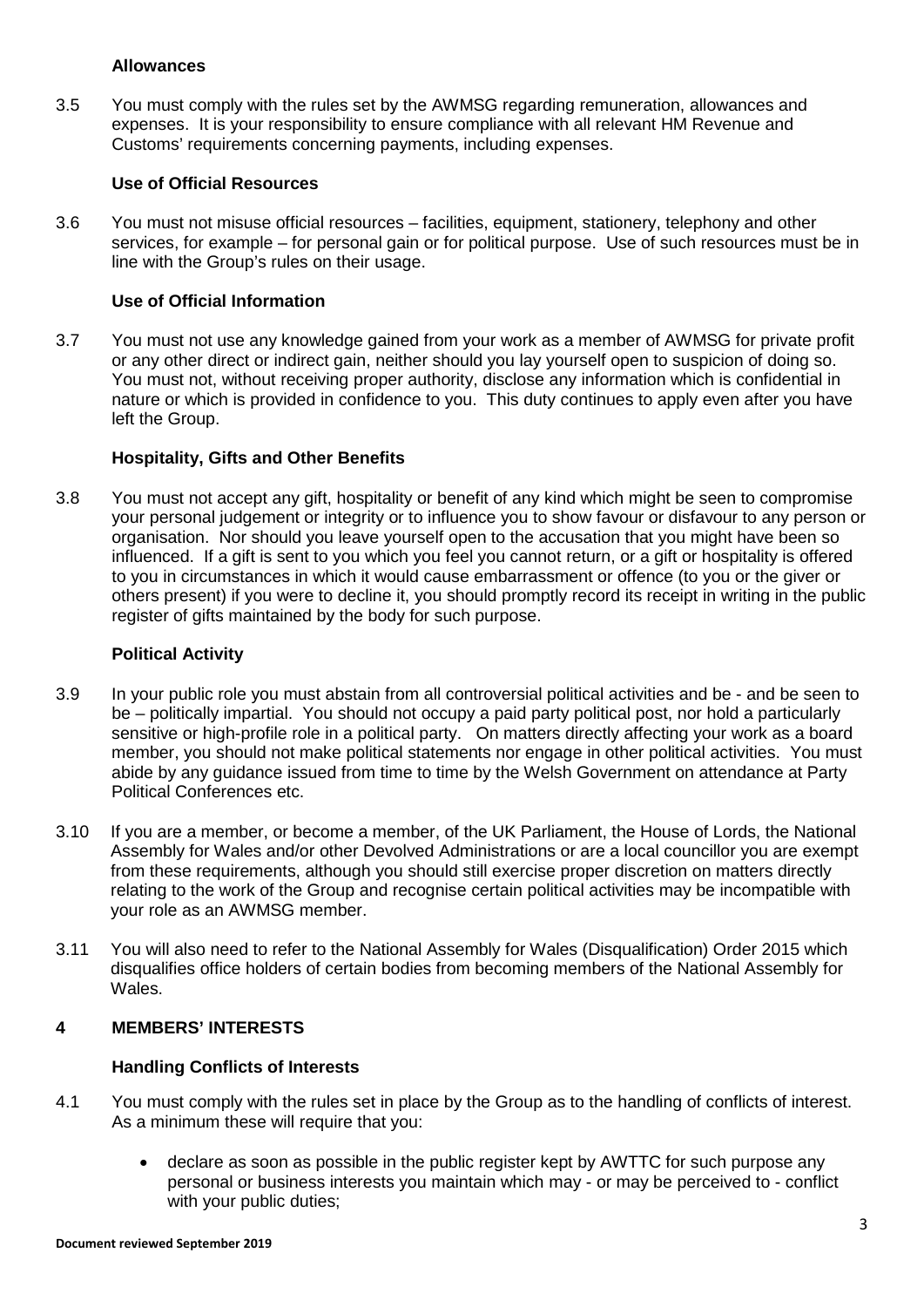- withdraw from the discussion or determination of matters in which you have a direct pecuniary interest (in matters in which you have an interest that is not of a direct pecuniary kind, you should consider whether participation in the discussion or determination of a such would suggest a real danger of bias).
- 4.2 It is your responsibility to ensure that your entry in the AWMSG's register of members' interests is accurate and kept fully up-to-date.
- 4.3 Conflicts of Interest is dealt with in more detail in Annex 3.

# **Business Appointments/Acceptance of Appointments during Term of Office and Following Resignation or Retirement**

- 4.4 On taking up your appointment to AWMSG you were required to make a declaration detailing any/all your other employment/business appointments. You should be aware that AWMSG's rules on handling conflicts of interest also include provisions should you seek to take up any new position during the period of your appointment.
- 4.5 For the avoidance of doubt you should consult with the AWMSG Chair and the Welsh Government before accepting any new appointments which might impact on the work of AWMSG.

# **5 RELATIONSHIP WITH THE CHAIR AND SUPPORT STAFF**

- 5.1 The Chair is responsible for the day-to-day management of the Group. The Chair and AWTTC staff are available to advise, inform and assist you with your duties as an AWMSG member. As such, you will need to liaise closely with the Chair and senior AWTTC staff in order that you might exercise your responsibilities effectively.
- 5.2 Day-to-day operational matters should be delegated to AWTTC staff so far as is practicable within a clearly defined framework set out within the Service Level Agreement between Welsh Government and Cardiff and Vale University Health Board
- 5.3 The Chair will be responsible for monitoring the performance of members and will undertake annual appraisals.
- 5.4 You must not ask or encourage members or AWTTC staff to act in any way which would conflict with the Code of Conduct.

# **6 PERSONAL LIABILITY OF AWMSG MEMBERS**

- 6.1 Although any legal proceedings initiated by a third party are likely to be brought against AWMSG as a whole, in exceptional cases proceedings (civil or, in certain cases, criminal) may be brought against the Chair or other individual AWMSG members (a member may be personally liable if he or she makes a fraudulent or negligent statement which results in loss to a third party, for example). AWMSG members who misuse information gained by virtue of their position may be liable for breach of confidence under common law or may commit a criminal offence under insider dealing  $leq$ islation.<sup>1</sup>
- 6.2 AWMSG members who need further advice should consult the AWTTC.

**.** 

<span id="page-3-0"></span><sup>&</sup>lt;sup>1</sup> In the case of a board which is incorporated under Companies Act legislation, an individual board member will be subject to the *duties of directors under company law.*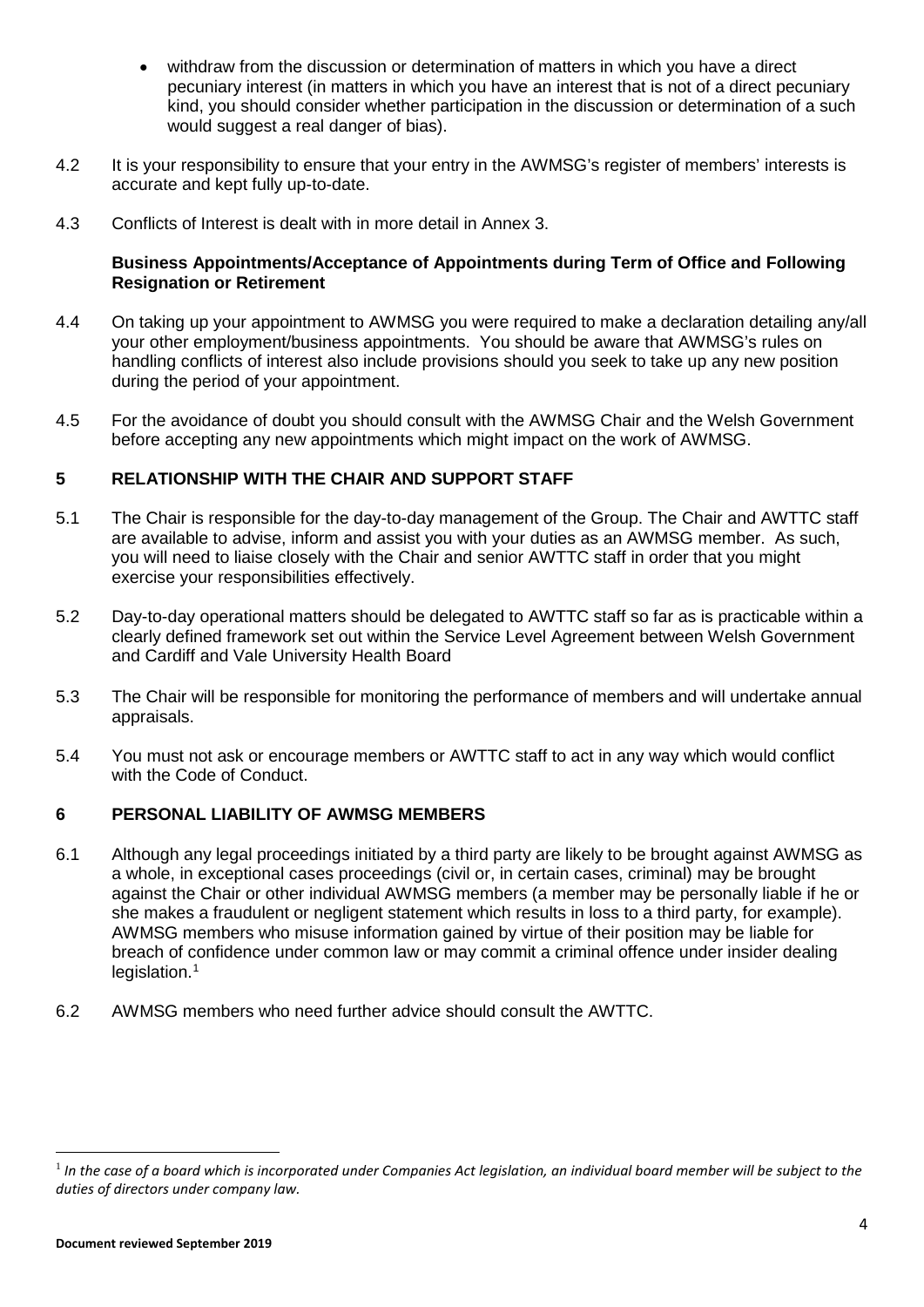# **ROLES & RESPONSIBILITIES OF AWMSG AWPAG AND NMG MEMBERS**

# **DECEMBER 2019**

# **Background**

The All Wales Medicines Strategy Group (AWMSG) is a Welsh Government advisory committee responsible for advising the Welsh Ministers on strategic developments in prescribing as outlined in the Constitution and the AWMSG Medicines Strategy for Wales.

The Constitution is available on the AWMSG website and is reviewed annually.

### **Membership**

Members are nominated by a professional body/organisation (as stated in the Constitution) and should therefore act in a 'representative capacity' rather than as an 'individual'. Members are appointed by the Chair in consultation with the Welsh Government.

A voting member's term of office shall be 4 years. Appointees may serve two terms but the total period of appointment must not exceed 8 years. Reappointment is subject to a satisfactory performance appraisal, which for all voting members will be undertaken by the Chair.

The Group aims to ensure there is broad geographical representation from across Wales.

Membership of the Group will end if a member is absent from three consecutive AWMSG meetings unless there is a reasonable cause.

#### **Meetings**

Up to ten meetings are held per year. Meetings are open to the public unless confidential commercial information, usually linked to a patient access scheme, is included in the appraisal documentation.

The quorum is nine voting members.

Minutes of meetings are published on the AWMSG website at www.awmsg.org.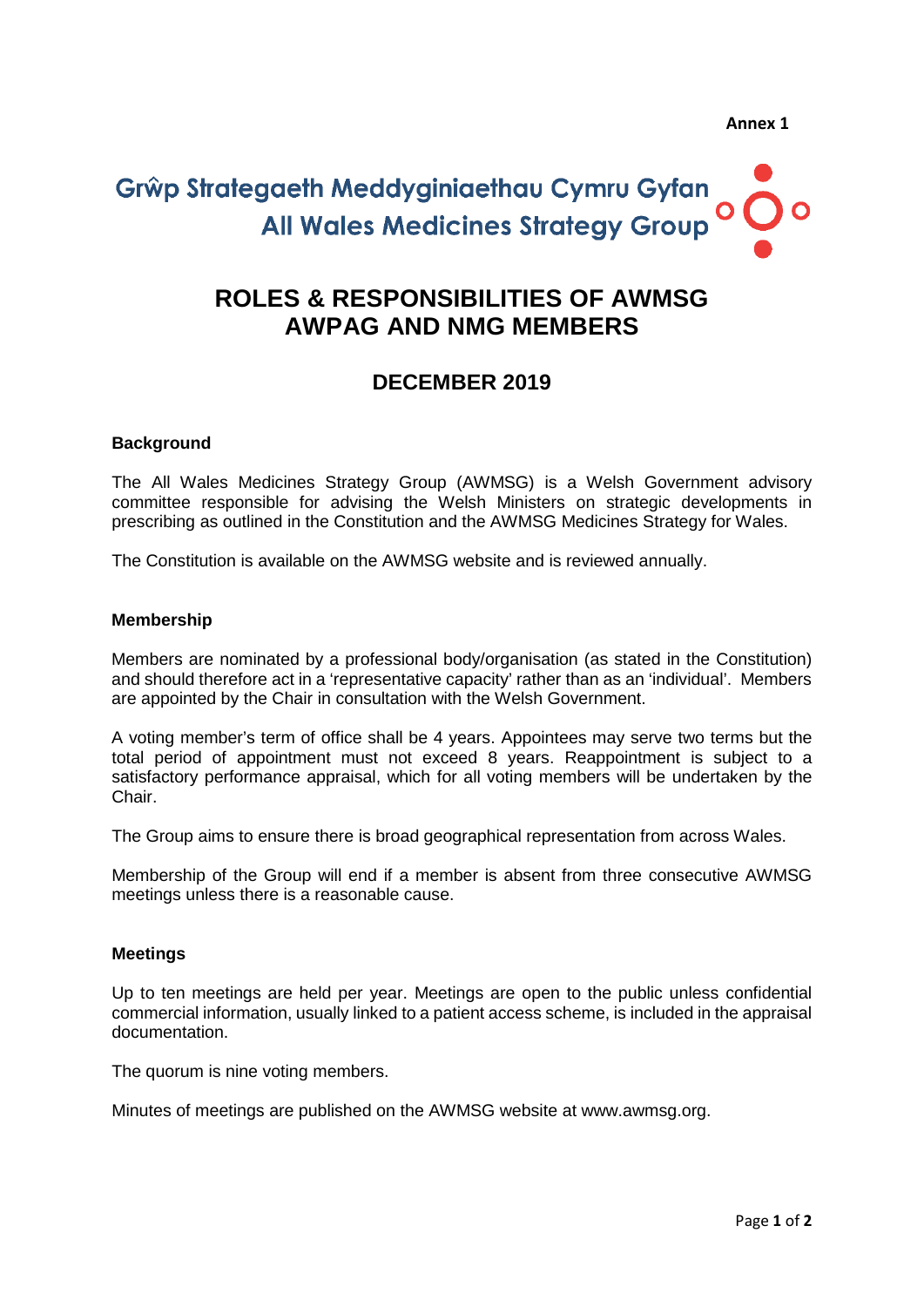# **Responsibilities of Members**

Members must declare any conflicts of interest – refer to the Conflicts of Interest Guidance (Annex 3).

Members should prepare thoroughly and be familiar with the meeting documentation. Members, should not prejudge the case, but make their best recommendation based on the evidence and discussion at the AWMSG meeting.

Questioning should fall within the wider AWMSG remit ensuring, for example, that it relates only to the licensed area under discussion and within the appropriate parameters for the AWMSG decision making process.

Members are responsible for making recommendations to the Welsh Ministers.

Members should be aware that if a quorum is not present there can be no decision-making and the meeting may not go ahead. Therefore, should members be unable to attend, they should contact the designated deputy as soon as possible and arrange for them to attend in their place. Members should also inform AWTTC that they are unable to attend so that apologies can be relayed to the Chair.

Members are asked to be consistent with the Nolan Principles - the Seven Principles of Public Life: (see Annex 2).

# **Roles & Responsibilities of the Group**

The Group shall advise the Welsh Ministers on strategic developments in medicines management, to align to A Healthier Wales and relating to:

- Delivering better outcomes for patients;
- Reducing harm and improving medication safety; and,
- Supporting the delivery of value based care

This will involve:

- forecasting developments in the use of medicines and their impact on NHS Wales;
- advising on the availability of relevant new medicines/formulations and existing medicines with new indications, and the likely expenditure implications of making these medicines routinely available in NHS Wales;
- advising NHS Wales of trends in prescribing practice and measures that might be introduced to secure improvements and efficiencies and monitoring subsequently:
- engaging with Health Boards, NHS Trusts and other relevant bodies to ensure that recommendations and advice generated by AWMSG are an integral part of decision-making within NHS Wales;
- ensuring that relevant stakeholders are kept abreast of developments, advice and guidance in medicines management;
- liaising with Welsh Government colleagues as required to secure Welsh Government ratification for recommendations and advice generated by AWMSG; and
- producing and publishing an annual report.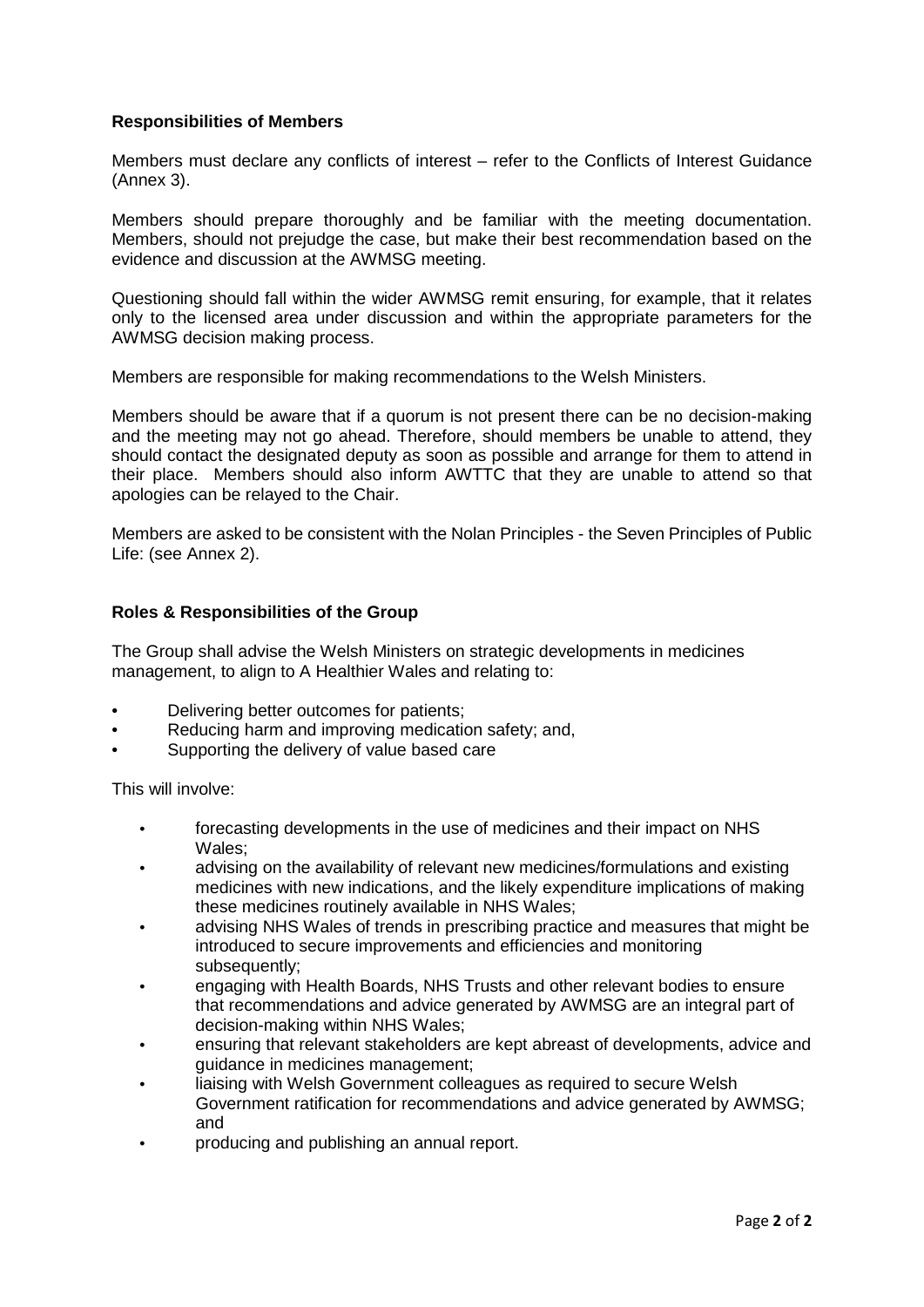# **The Seven Principles of Public Life**

# **Selflessness**

Holders of public office should take decisions solely in terms of the public interest. They should not do so in order to gain financial or other material benefits for themselves, their family, or their friends.

# **Integrity**

Holders of public office should not place themselves under any financial or other obligation to outside individuals or organisations that might influence them in the performance of their official duties.

# **Objectivity**

In carrying out public business, including making public appointments, awarding contracts, or recommending individuals for rewards and benefits, holders of public office should make choices on merit.

# **Accountability**

Holders of public office are accountable for their decisions and actions to the public and must submit themselves to whatever scrutiny is appropriate to their office.

#### **Openness**

Holders of public office should be as open as possible about all the decisions and actions that they take. They should give reasons for their decisions and restrict information only when the wider public interest clearly demands.

# **Honesty**

Holders of public office have a duty to declare any private interests relating to their public duties and to take steps to resolve any conflicts arising in a way that protects the public interest.

# **Leadership**

Holders of public office should promote and support these principles by leadership and example.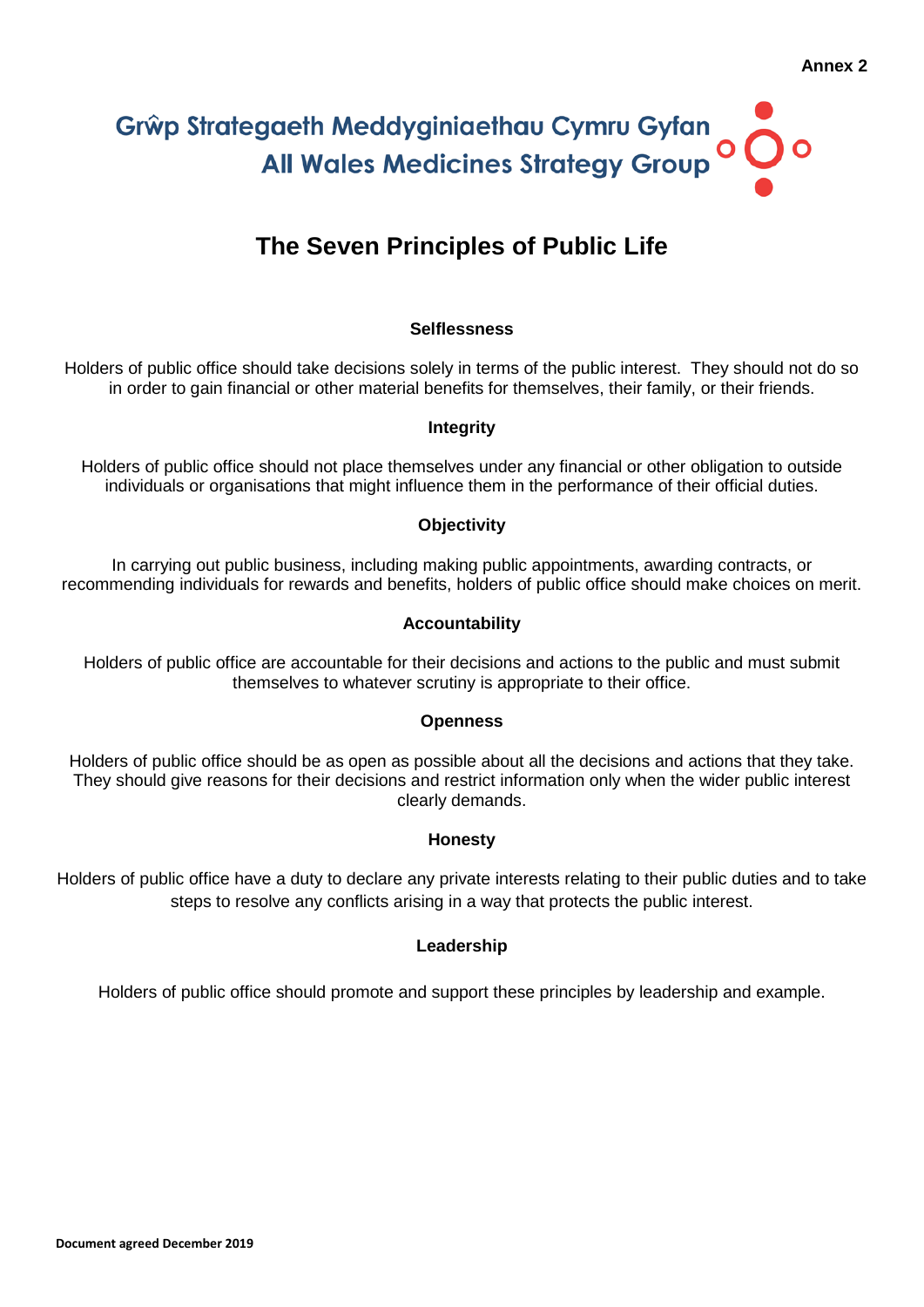# **DECLARING CONFLICTS OF INTERESTS**

# **(Reviewed October 2019)**

- 1. As a Member or Deputy Member of the All Wales Medicines Strategy Group (AWMSG) or one of its sub-groups, the New Medicines Group (NMG) and the All Wales Prescribing Advisory Group (AWPAG), you are expected to declare any personal or business interests which may, or may be perceived to, influence your judgement in performing your functions. In considering what interests to register, you should be mindful of the need to ensure that you do not lay yourself open to suspicion that you are using knowledge or information gained during the course of your appointment to AWMSG, NMG or AWPAG for personal advantage.
- 2. You are also required to register the interests of close family members and of persons living in the same household where these are closely related to the activities of the AWMSG.
- 3. You are expected to exercise careful judgement in determining what interests need to be recorded. In areas of doubt, you should seek advice from the Chair of AWMSG or the Head of Liaison & Administration in AWTTC (it is better to err on the side of disclosure in marginal cases: the test is whether members of the public might reasonably think the interest could influence judgement).
- 4. The register will be reviewed and updated annually or to reflect any changes in members' circumstances. You must therefore notify the AWTTC Head of Liaison & Administration of any changes as soon as practicable.
- 5. You are also required to make declarations of interest at AWMSG, NMG or AWPAG meetings at which any potential conflicts arise which have not previously been notified.
- 6. You must complete and sign personally the Declaration of Interest/s Form and ensure that a hard copy of the form is provided to the AWTTC Administrator (forms will not be accepted if they are delivered by electronic means or are not signed by the Board Member).
- 7. The register of interests will be published. In practice, this means that information will be added to the AWMSG's website to inform members of the public that they may ask for a copy of the register of interests.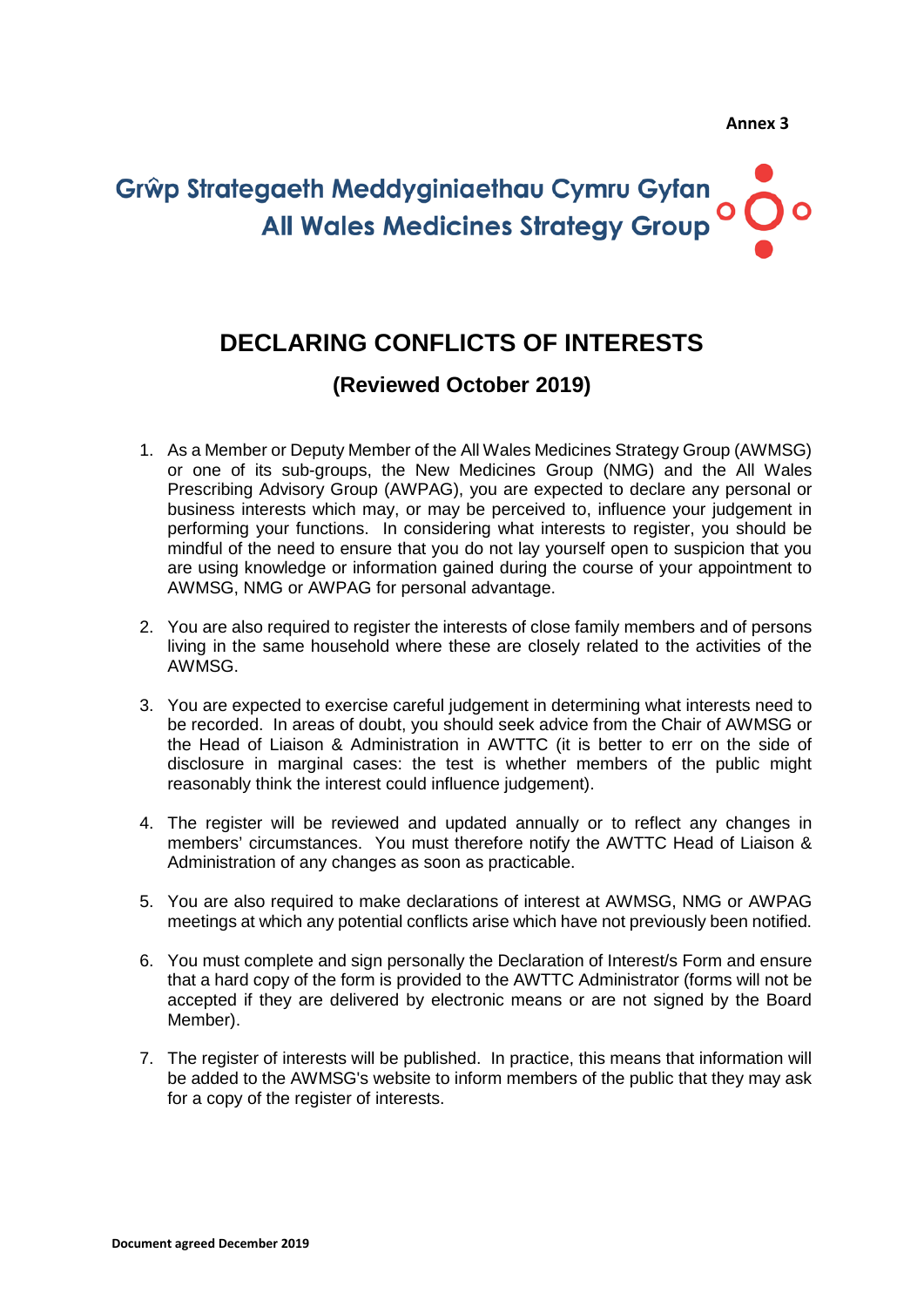If you become a member of AWMSG, or one of its sub-groups, you will be asked to complete a declaration of interest form before your appointment, on a yearly basis and before you participate in an AWMSG, NMG or AWPAG meeting. The following information briefly describes what this might mean for you.

## **What is a 'declaration of interest'?**

It is the process by which a member of AWMSG, or one of its sub-groups, formally registers any commercial or financial interests that might affect their objectivity (for instance if they carry out work for, or their organisation receives funding from, a healthcare industry). Such an interest might create a *conflict of interest* and could affect the independence of any AWMSG recommendation to which the person contributed.

### **Why is this important?**

Declaring interests helps avoid concern that links with the healthcare industry or other relevant interests might unduly influence the work of AWMSG and its sub-groups. It ensures that such interests are openly and publicly declared. Declaring such an interest wouldn't necessarily preclude you from being a member of AWMSG or its sub-groups, but it might mean that you would not be able to participate in the discussion and/or vote where you may have a conflict of interest. Declarations of interests are reviewed on an annual basis and displayed on the AWMSG website.

### **Meetings:**

The Chair and members are required to make a full declaration of interests on appointment and annually. Members are also required to make further declarations of relevant interests at each meeting. If your interest is so significant that it could affect your objectivity throughout the development of an assessment/appraisal (for instance if you work for a healthcare industry or have a significant number of shares in a relevant company), it is unlikely that you would be able to serve as a member. Members must declare relevant interests in advance of meetings, so papers are not sent to them and a deputy can be sought. If there is any uncertainty as to whether or not an interest should be declared, please seek guidance from the AWMSG Secretariat. All declarations of interest will be recorded by the Secretariat in the minutes of the relevant meeting.

# **Competitor interests:**

If a member is aware that a medicine under consideration is, or may become, a competitor of a product developed, manufactured, sold or supplied by a company in which the member has a current personal financial or family financial interest, they should declare an interest. Individuals may be able to take part in the discussion but will not be entitled to vote. Whether the individual will be permitted to take part in discussion will be the decision of the Chair and will depend on the circumstances.

#### **Interests and restrictions**

Interests can be specific or non-specific and financial or non-financial. Financial interests can be personal or non-personal. The different types of interest and restrictions are explained below:

• A **personal financial interest** involves a current personal payment, which may either relate to the manufacturer or owner of a product or service being evaluated, in which case it is regarded as **'specific'** or to the industry or sector from which the product or service comes, in which case it is regarded as **'non-specific'** This may include any consultancy work, fee-paid work, direct share-holdings or expenses/hospitality in the 12 months preceding the meeting at which the declaration is made.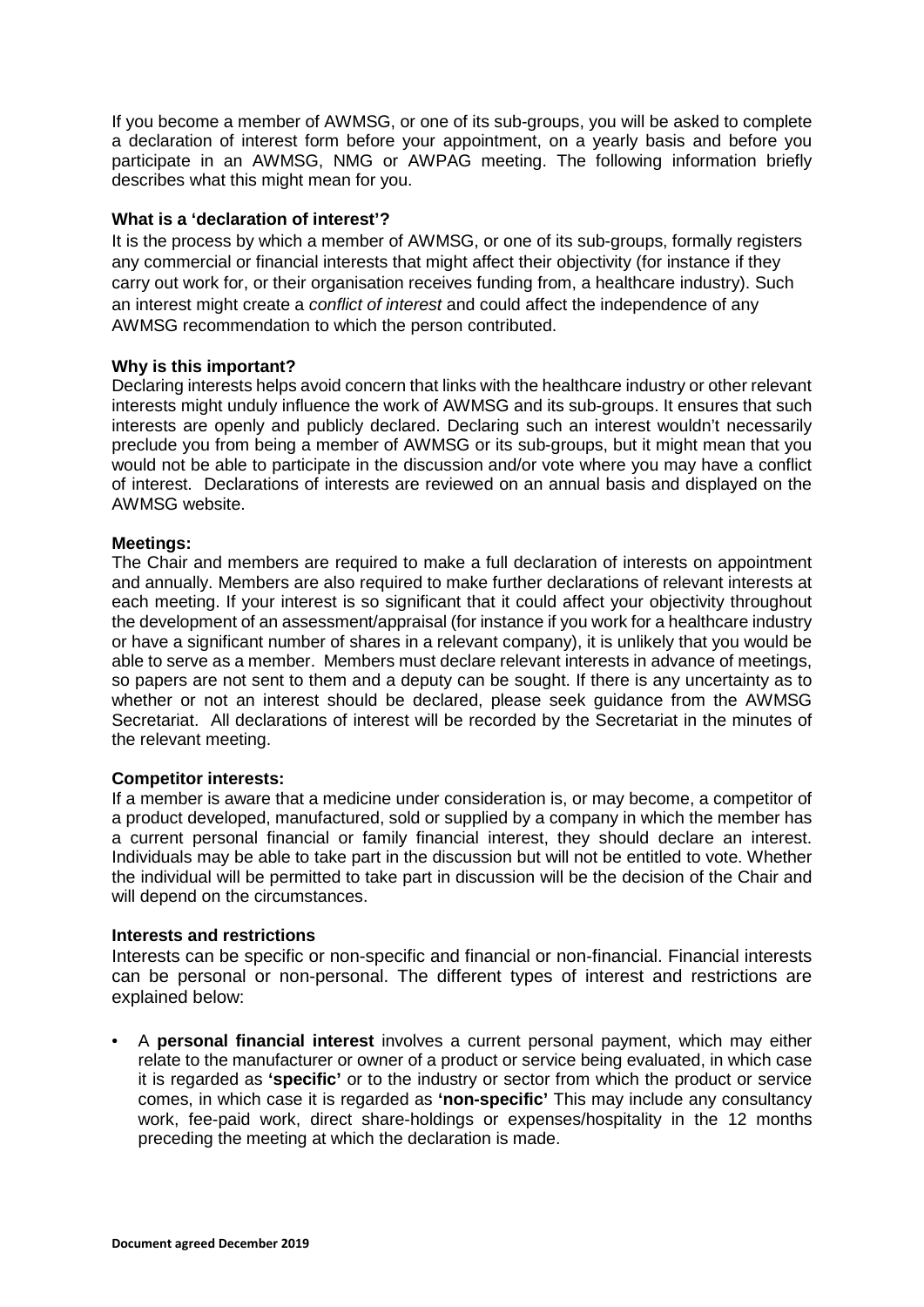- A **personal family interest** relates to the personal interests of a family member of AWTTC staff or members of AWMSG or its sub-groups, and involves a current payment to the family member. The interest may relate to the manufacturer or owner of a product or service being evaluated, in which case it is regarded as **'specific'**, or to the industry or sector from which the product or service comes, in which case it is regarded as **'nonspecific'.** This may include any consultancy work, fee-paid work or direct share-holdings in the 12 months preceding the meeting at which the declaration is made.
	- A person declaring a **personal specific financial or personal family specific interest** should not take part in the proceedings as they relate to the intervention or matter and will normally leave the meeting until the matter has been concluded. In exceptional circumstances he or she may, at the discretion of the Chair, answer questions from other members but should then leave the meeting until the discussion has been concluded.
	- A person declaring a **personal non-specific financial interest** should not take part in the proceedings. In exceptional circumstances he or she may, at the discretion of the Chair, answer questions from other members but should then leave the meeting until the discussion has been concluded.
- A **non-personal financial interest** involves payment which benefits a department or organisation for which a person has managerial responsibility, but is not received by the person themselves. For example, charities or self-help organisations might receive funding such as sponsorship money or educational grants from the healthcare industry, which might be considered as affecting the objectivity of people working for the organisation.

*NB: It is not always easy to know whether an organisation receives funding or payment from the healthcare industry, and you are not expected to make exceptional efforts to find out about such payments.*

- A person declaring a **non-personal specific financial interest or a personal family non-specific interest** may take part in the proceedings unless he or she has personal knowledge of the intervention or matter either through his or her own work, or through direct supervision of other people's work. In either of these cases he or she should declare this interest and not take part in the proceedings except to answer questions.
- A person declaring a **non-personal non-specific financial interest** may take part in the proceedings unless, exceptionally, the Chair rules otherwise.
- A **personal specific or non-specific non-financial interest** in a topic under consideration might include, but is not limited to:
	- a clear opinion, reached as the conclusion of a research project, about the clinical and/or cost effectiveness of an intervention under review
	- a public statement in which a member has expressed a clear opinion about the matter under consideration, which could reasonably be interpreted as prejudicial to an objective interpretation of the evidence
	- holding office in a professional organisation or advocacy group with a direct interest in the matter under consideration
	- other reputational risks in relation to an intervention under review.
	- A person declaring a **personal specific or non-specific non-financial interest** may take part in the proceedings unless, the Chair rules otherwise.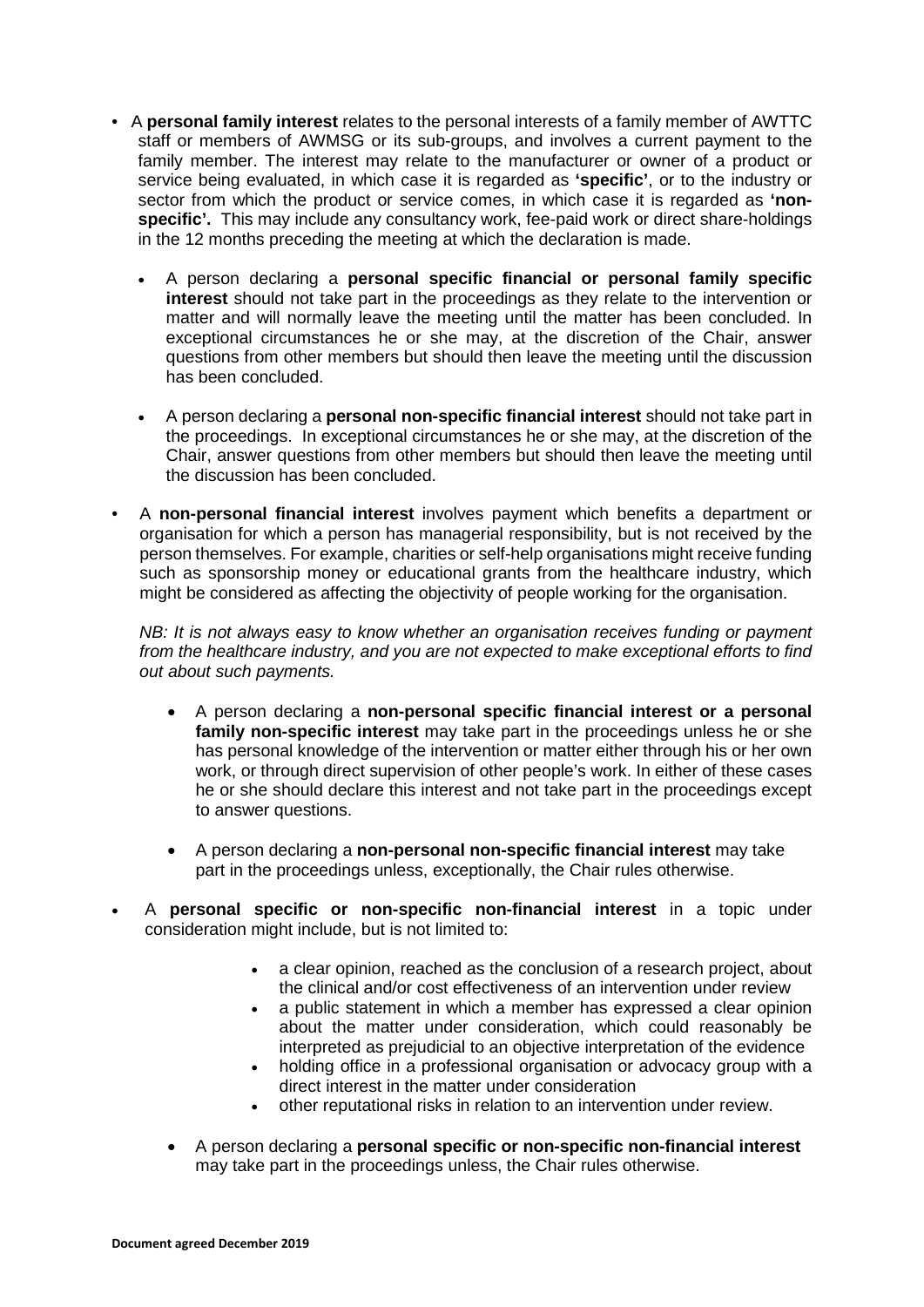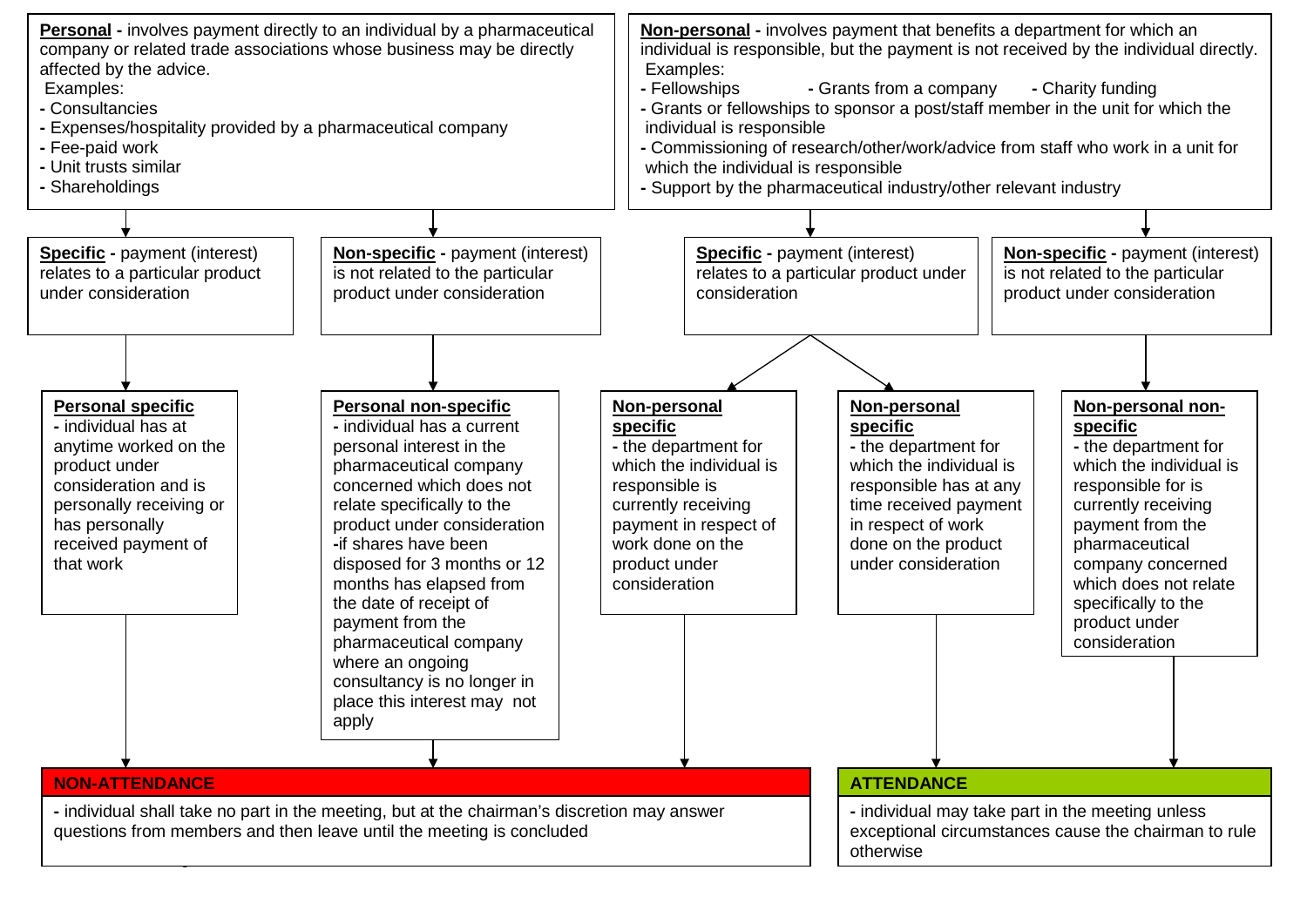# **DECLARATION OF INTEREST/S FORM**

# **December 2019**

All interests that might unduly influence an individual's judgement and objectivity in the conduct of AWMSG business should be declared. **If in doubt, please declare all interests.**  This includes the All Wales Prescribing Advisory Group and New Medicines Group. The time period for relevant interests is 12 months before joining a committee and for the duration of membership of the committee.

## **Personal interest (including personal family interest)**

Involves a payment to an individual member (or their partner, spouse or dependant) from a pharmaceutical company or service under discussion. This will include:

### **1. Employment / consultancies / pension / fee paid work**

Please include all remunerated employment and any sources of remuneration that do not fall clearly within any other category. If the post is as a consultant or adviser please indicate the nature of the consultancy**.**

# **2. Gifts/hospitality**

You should register gifts, hospitality, material benefits or advantage which you, your partner or any dependent child has received relating to or arising out of your membership of AWMSG. You must register all tangible gifts (e.g. money, jewellery, glassware etc) and any other benefits (e.g. hospitality, tickets to sporting and cultural events, relief from indebtedness, concessionary loans, provision of services etc) worth more than £100, though members may record all gifts received if they so wish.

# **3. Remuneration (or other benefit, e.g. expenses)**

You should register any remuneration that you, your partner or any dependent child receives from any public or private company or body which has a contract with the AWMSG or the All Wales Therapeutics & Toxicology Centre (AWTTC) or which is tendering for any contract with AWMSG or AWTTC.

# **4. Shareholdings**

You should register the names of any companies or other bodies in which you, your partner or any dependent child has any beneficial interest in shares which either have a market value greater than 1 per cent of the issued share capital; or have a value exceeding 50 per cent of you basic gross annual salary.

# **5. Remunerated Directorship(s)**

Please include all remunerated Directorships. Members are advised to include as "remuneration", salaries, fees and any taxable allowances or benefits (e.g. company car). Unremunerated directorships should also be included where remuneration is paid through another company in the same group.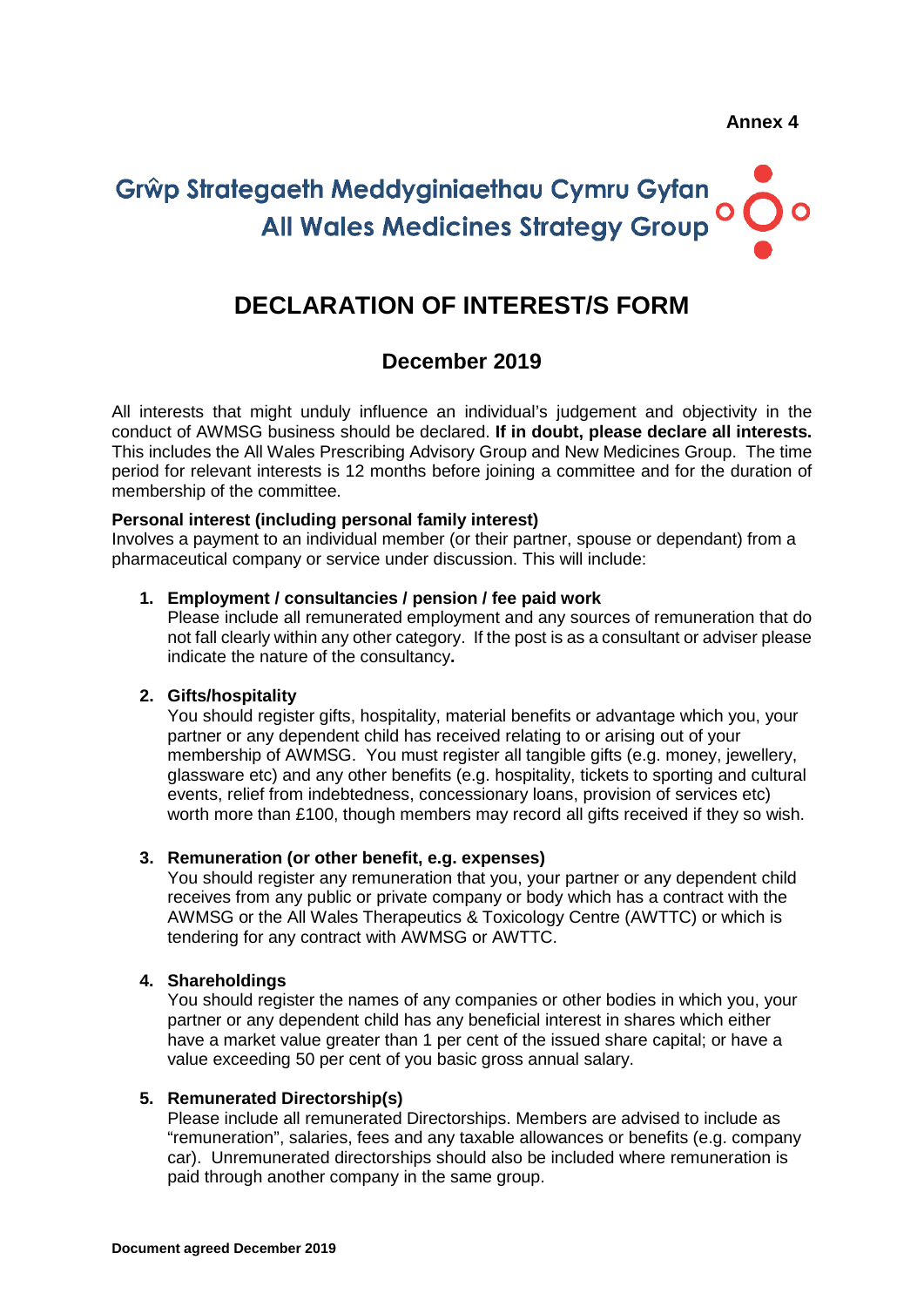### **6. Chairmanship of Bodies / Membership of Societies**

You should record whether you are a member or in a position of general control or management of any private club or society which has entry requirements for membership. NB An "entry requirement" does not include the requirement to pay a subscription or the agreement to any term and condition of membership other than a term or condition relating to selection for membership.

Specific interests relate to the manufacturer or owner of a product or service under discussion. Non-specific interests relate to the industry or service/sector.

#### **Non-personal interest**

Involves a payment which benefits a department or organisation for which the member has managerial responsibility but not themselves. These will include sponsorships and educational grants from the healthcare industry.

#### **Competitor Interest**

A member must declare a competitor interest if a medicine under consideration is, or may become, a competitor of a product developed, manufactured, sold or supplied by a company in which the member has a current personal financial or family financial interest.

| Name:                                                                                                                                                 |  |
|-------------------------------------------------------------------------------------------------------------------------------------------------------|--|
| Committee:                                                                                                                                            |  |
| Nature of interest(s)                                                                                                                                 |  |
| Please set out below any information relevant to this entry / we will get back to you if the information<br>provided is insufficient for our purposes |  |
|                                                                                                                                                       |  |
|                                                                                                                                                       |  |
|                                                                                                                                                       |  |

Is this a new registration or an addition or change to an existing entry?

New  $\Box$  Addition  $\Box$  Change  $\Box$ 

Is this entry in respect of yourself, your spouse or partner or a dependent child?

Myself  $\Box$  Spouse or Partner  $\Box$  Dependent Child (ie aged under 16 or under 19 if in full time education)  $\Box$